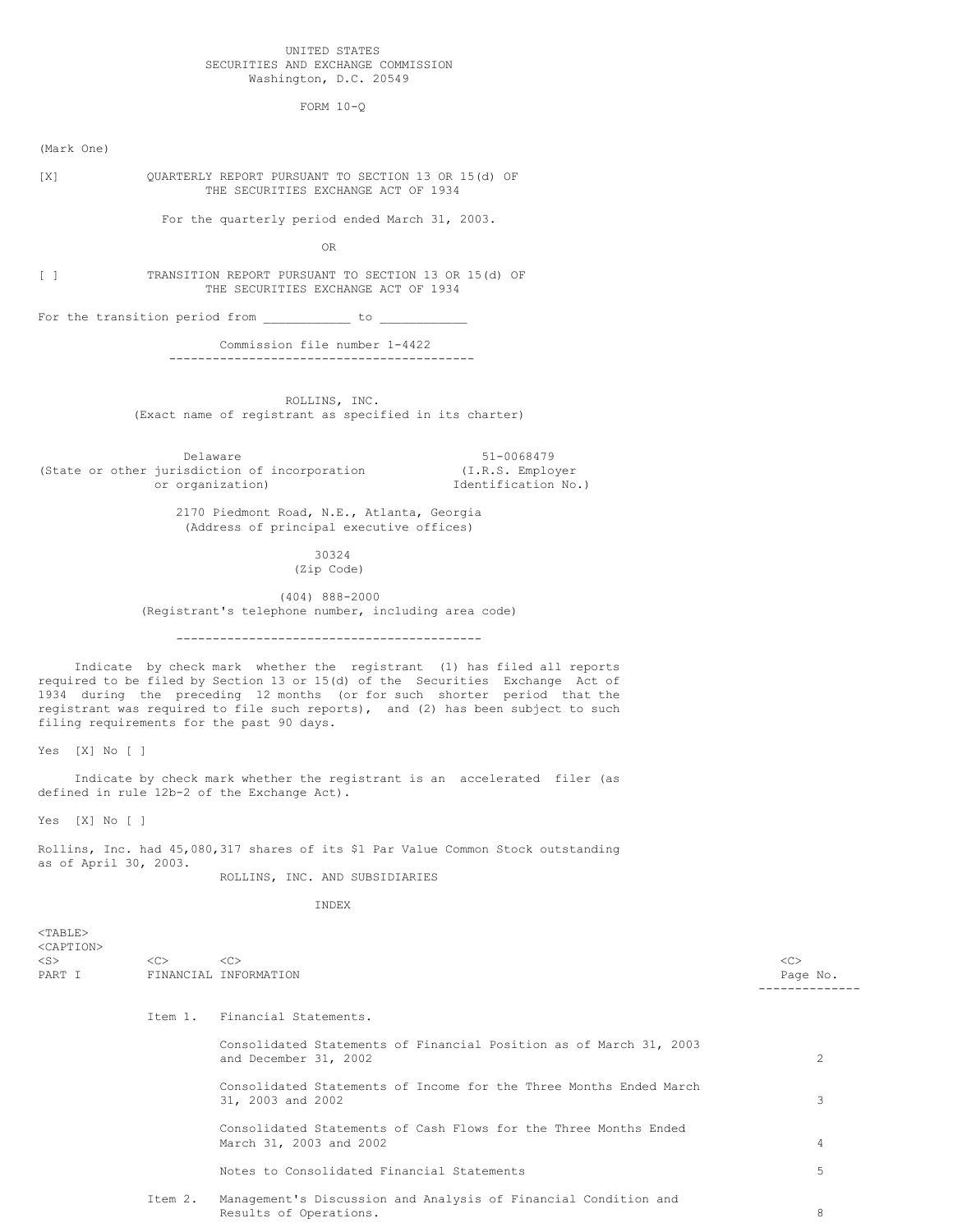|                                                                     | Item 3.           | Ouantitative and Oualitative Disclosures About Market Risk. | 12                |
|---------------------------------------------------------------------|-------------------|-------------------------------------------------------------|-------------------|
|                                                                     | Item 4.           | Controls and Procedures.                                    | $12 \overline{ }$ |
| PART II                                                             | OTHER INFORMATION |                                                             |                   |
|                                                                     | Item 1.           | Legal Proceedings.                                          | 13                |
|                                                                     | Item 6.           | Exhibits and Reports on Form 8-K.                           | 13                |
| SIGNATURES                                                          |                   |                                                             | 14                |
| CERTIFICATIONS<br>$\langle$ /TABLE><br>PART I FINANCIAL INFORMATION |                   |                                                             | $-16$<br>1.5      |

Item 1. Financial Statements.

## ROLLINS, INC. AND SUBSIDIARIES CONSOLIDATED STATEMENTS OF FINANCIAL POSITION (In thousands except share and per share data)

 $<$ TABLE $>$  $<$ CAPT

| 1'ION>      |                                                                                                                                                                                                                                                                                                                                              |                     | (Unaudited)<br>March 31,<br>2003<br>---------------------                                                                                                                     |              | December 31,<br>2002                                                                                                                                                                  |
|-------------|----------------------------------------------------------------------------------------------------------------------------------------------------------------------------------------------------------------------------------------------------------------------------------------------------------------------------------------------|---------------------|-------------------------------------------------------------------------------------------------------------------------------------------------------------------------------|--------------|---------------------------------------------------------------------------------------------------------------------------------------------------------------------------------------|
| $<$ S $>$   | <<                                                                                                                                                                                                                                                                                                                                           | <<>                 |                                                                                                                                                                               | <<           |                                                                                                                                                                                       |
| ASSETS      |                                                                                                                                                                                                                                                                                                                                              |                     |                                                                                                                                                                               |              |                                                                                                                                                                                       |
|             | Cash and Short-Term Investments<br>Trade Receivables, Net of Allowance for<br>Doubtful Accounts of \$4,645 and \$6,040,                                                                                                                                                                                                                      | \$                  | $54,351$ \$                                                                                                                                                                   |              | 38, 315                                                                                                                                                                               |
|             | respectively                                                                                                                                                                                                                                                                                                                                 |                     | 48,204                                                                                                                                                                        |              | 47,740                                                                                                                                                                                |
|             | Materials and Supplies                                                                                                                                                                                                                                                                                                                       |                     | 11,188                                                                                                                                                                        |              | 10,662                                                                                                                                                                                |
|             | Deferred Income Taxes                                                                                                                                                                                                                                                                                                                        |                     | 20,088                                                                                                                                                                        |              | 20,035                                                                                                                                                                                |
|             | Other Current Assets                                                                                                                                                                                                                                                                                                                         |                     | 11,533                                                                                                                                                                        |              | 9,470<br>------------------                                                                                                                                                           |
|             | Current Assets                                                                                                                                                                                                                                                                                                                               |                     | 145,364                                                                                                                                                                       |              | 126,222                                                                                                                                                                               |
|             | Equipment and Property, Net                                                                                                                                                                                                                                                                                                                  |                     | 36,338                                                                                                                                                                        |              | 38,880                                                                                                                                                                                |
|             | Goodwill                                                                                                                                                                                                                                                                                                                                     |                     | 72,392                                                                                                                                                                        |              | 72,392                                                                                                                                                                                |
|             | Customer Contracts and Other Intangible Assets                                                                                                                                                                                                                                                                                               |                     | 34,289                                                                                                                                                                        |              | 35,507                                                                                                                                                                                |
|             | Deferred Income Taxes                                                                                                                                                                                                                                                                                                                        |                     | 43,345                                                                                                                                                                        |              | 44,406                                                                                                                                                                                |
|             | Total Assets                                                                                                                                                                                                                                                                                                                                 |                     | ---------------------<br>$$331,728$ \$ 317,407<br>------------------                                                                                                          |              | ------------------<br>==================                                                                                                                                              |
| LIABILITIES | Accounts Payable<br>Accrued Insurance<br>Accrued Payroll<br>Unearned Revenue<br>Accrual for Termite Contracts<br>Other Current Liabilities<br>Current Liabilities<br>Accrued Insurance, Less Current Portion<br>Accrual for Termite Contracts, Less Current Portion<br>Accrued Pension<br>Long-Term Accrued Liabilities<br>Total Liabilities | $\ddot{\mathsf{S}}$ | $13,960$ \$<br>11,075<br>23,956<br>46,038<br>19,000<br>19,858<br>---------------------<br>133,887<br>30,896<br>28,443<br>10,769<br>28,366<br>---------------------<br>232,361 |              | 12,138<br>11,740<br>28,623<br>43,049<br>19,000<br>15, 312<br>------------------<br>129,862<br>30,222<br>27,446<br>10,769<br>28,418<br>------------------<br>226,717<br>-------------- |
|             | Commitments and Contingencies                                                                                                                                                                                                                                                                                                                |                     |                                                                                                                                                                               |              |                                                                                                                                                                                       |
|             | STOCKHOLDERS' EQUITY<br>Common Stock, par value \$1 per share; 99,500,000<br>shares authorized; 45, 133, 845 and 44, 799, 368<br>shares issued and outstanding, respectively<br>Accumulated Other Comprehensive Income (Loss)<br>Retained Earnings                                                                                           |                     | 45,134<br>(17,003)<br>71,236                                                                                                                                                  |              | 44,799<br>(16, 947)<br>62,838                                                                                                                                                         |
|             | Total Stockholders' Equity                                                                                                                                                                                                                                                                                                                   |                     | --------------------<br>99,367                                                                                                                                                |              | ------------------<br>90,690                                                                                                                                                          |
|             | Total Liabilities and Stockholders' Equity                                                                                                                                                                                                                                                                                                   | $\mathsf{S}$        | ---------------------<br>331,728                                                                                                                                              | $\mathsf{S}$ | -------------------<br>317,407                                                                                                                                                        |
|             |                                                                                                                                                                                                                                                                                                                                              |                     |                                                                                                                                                                               |              |                                                                                                                                                                                       |

 $<$ /TABLE $>$ 

The accompanying notes are an integral part of these consolidated financial statements.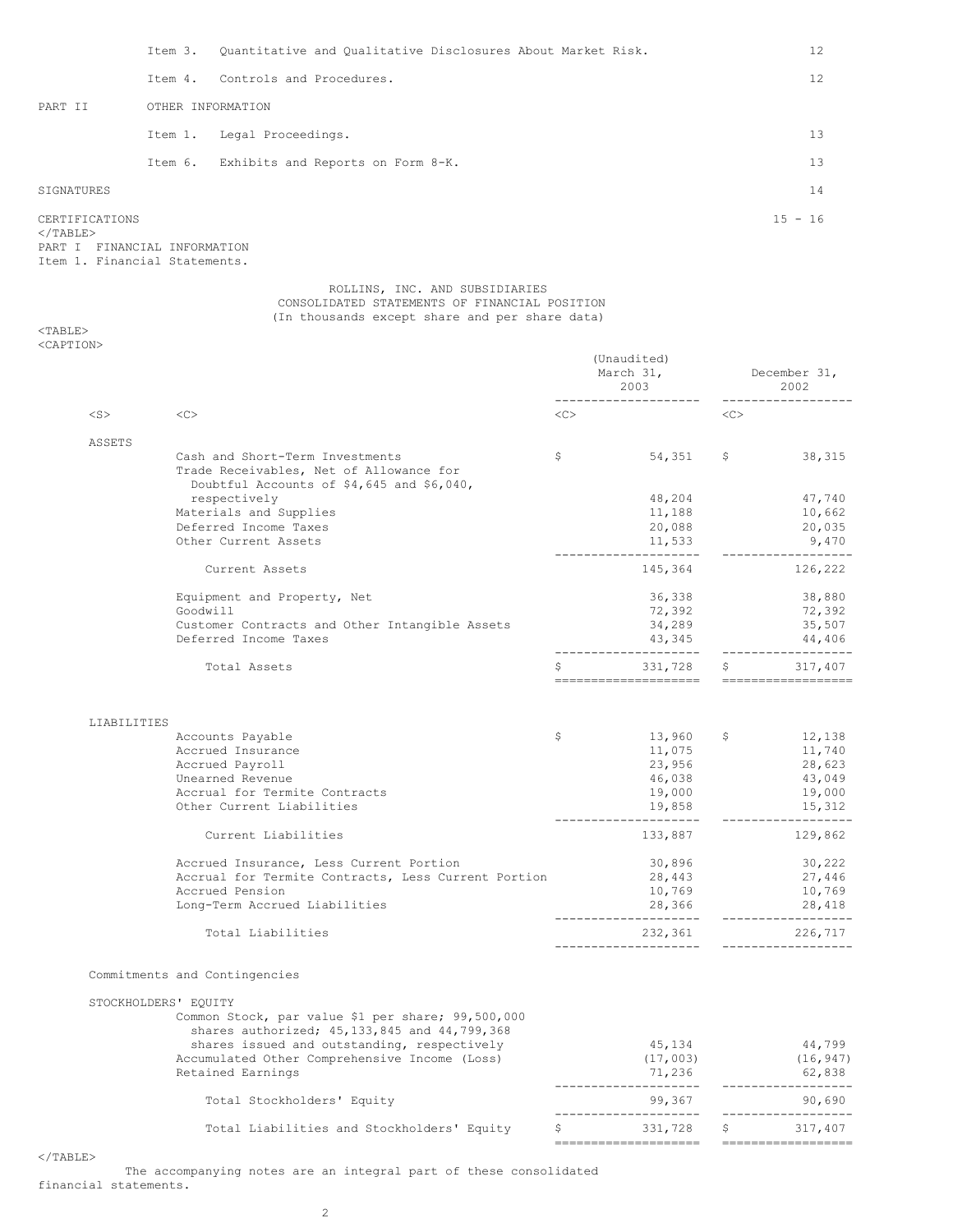## ROLLINS, INC. AND SUBSIDIARIES CONSOLIDATED STATEMENTS OF INCOME (In thousands except share and per share data) (Unaudited)

<TABLE> <CAPTION>

|                                         |                                                                                                                            | Three Months Ended<br>March 31, |                                                    |                   |                                    |
|-----------------------------------------|----------------------------------------------------------------------------------------------------------------------------|---------------------------------|----------------------------------------------------|-------------------|------------------------------------|
|                                         |                                                                                                                            |                                 | 2003<br>---------                                  |                   | 2002<br>. <u>.</u>                 |
| $<$ S $>$<br>$<<$ C><br><b>REVENUES</b> |                                                                                                                            | $<\infty>$                      |                                                    | $<$ C $>$         |                                    |
|                                         | Customer Services                                                                                                          | \$                              | $155, 122$ \$ $153, 302$                           |                   |                                    |
| COSTS AND EXPENSES                      |                                                                                                                            |                                 |                                                    |                   |                                    |
|                                         | Cost of Services Provided<br>Depreciation and Amortization<br>Sales, General & Administrative<br>Interest (Income) Expense |                                 | 84,078<br>5,156<br>54,222<br>(66)<br>------------- |                   | 84,022<br>5,427<br>55,837<br>49    |
|                                         |                                                                                                                            |                                 | 143,390<br>------<br>--------                      |                   | 145,335                            |
|                                         | INCOME BEFORE INCOME TAXES                                                                                                 |                                 | 11,732<br>--------------                           |                   | 7,967                              |
|                                         | PROVISION FOR INCOME TAXES<br>Current<br>Deferred                                                                          | 3,463<br>995                    |                                                    |                   | 1,804<br>1,223                     |
|                                         |                                                                                                                            |                                 | 4,458                                              |                   | 3,027                              |
| NET INCOME                              |                                                                                                                            | Š.                              | -----------------                                  |                   | 7,274 \$ 4,940<br>================ |
|                                         | EARNINGS PER SHARE - BASIC AND DILUTED<br>Net Income                                                                       | \$                              | 0.16<br>------------------                         | $S \qquad \qquad$ | 0.11<br>=============              |
|                                         | Average Shares Outstanding---Basic                                                                                         |                                 |                                                    |                   | 44, 912, 015 45, 195, 273          |
|                                         | Average Shares Outstanding---Diluted                                                                                       |                                 |                                                    |                   | 46, 110, 466 45, 488, 982          |
|                                         | DIVIDENDS PAID PER SHARE                                                                                                   | \$                              | 0.0500                                             | \$                | 0.0333                             |

 $<$ /TABLE>

The accompanying notes are an integral part of these consolidated financial statements.

3

ROLLINS, INC. AND SUBSIDIARIES CONSOLIDATED STATEMENTS OF CASH FLOWS (In thousands) (Unaudited)

<TABLE> <CAPTION>

|                      |                                                                                      |    | Three Months Ended | March 31, |
|----------------------|--------------------------------------------------------------------------------------|----|--------------------|-----------|
|                      |                                                                                      |    | 2003               |           |
| 2002                 |                                                                                      |    |                    |           |
|                      |                                                                                      |    |                    |           |
| $<$ S $>$            | < <sub></sub>                                                                        | << |                    | <<        |
| OPERATING ACTIVITIES |                                                                                      |    |                    |           |
|                      | Net Income                                                                           | \$ | 7,274              | \$        |
| 4,940                |                                                                                      |    |                    |           |
|                      | Adjustments to Reconcile Net Income to Net<br>Cash Provided by Operating Activities: |    |                    |           |
|                      | Depreciation and Amortization                                                        |    | 5,156              |           |
| 5,427                |                                                                                      |    |                    |           |
|                      | Provision for Deferred Income Taxes                                                  |    | 1,009              |           |
| 1,256                |                                                                                      |    |                    |           |
|                      | Other, Net                                                                           |    | 35                 |           |
| 167                  |                                                                                      |    |                    |           |
|                      | (Increase) Decrease in Assets:                                                       |    |                    |           |
|                      | Trade Receivables                                                                    |    | (436)              |           |
| 693                  |                                                                                      |    |                    |           |
|                      | Materials and Supplies                                                               |    | (526)              |           |
| 284                  |                                                                                      |    |                    |           |
|                      | Other Current Assets                                                                 |    | (2, 063)           |           |
| 127                  |                                                                                      |    |                    |           |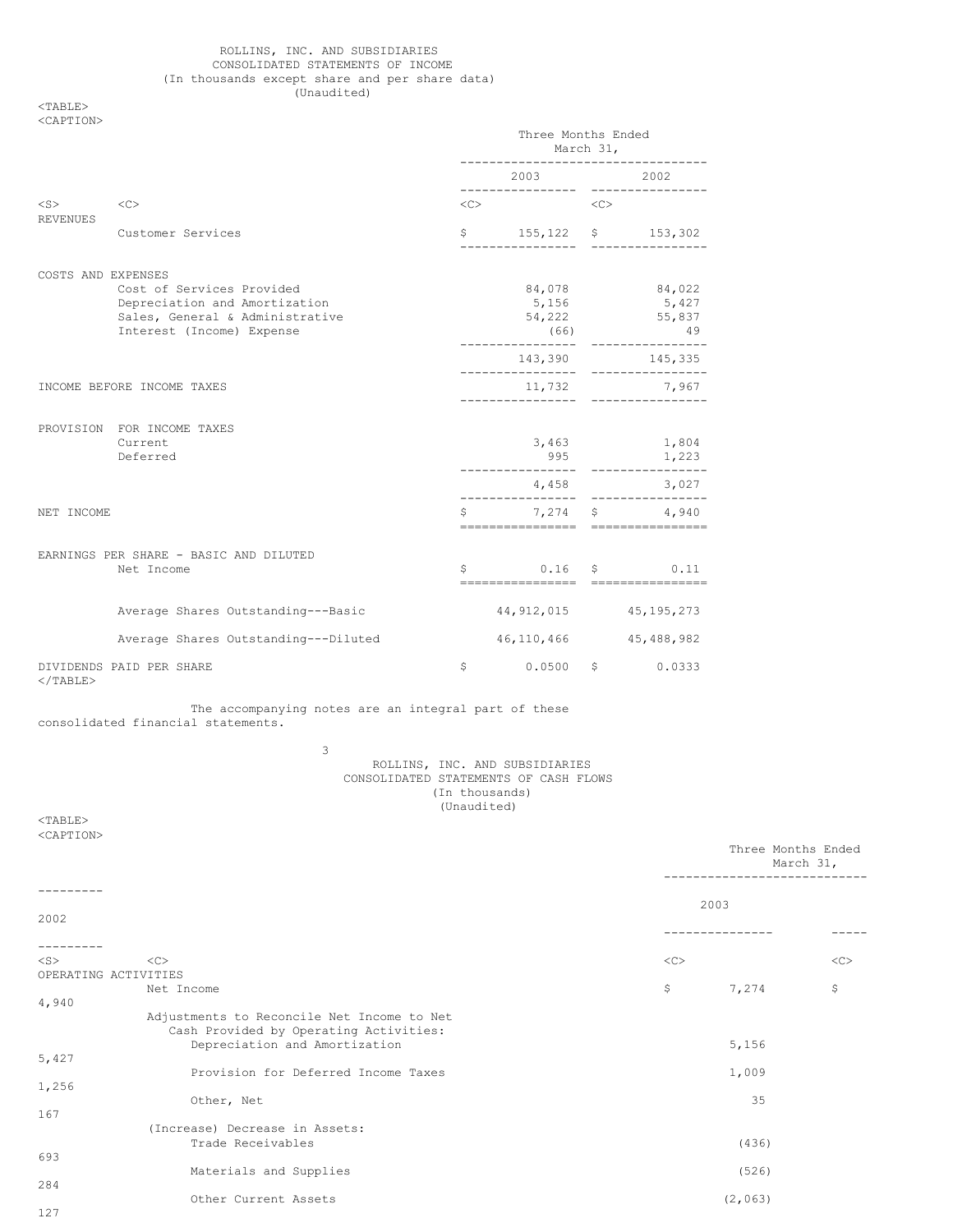|                      | Other Non-Current Assets                               | 44                  |                   |
|----------------------|--------------------------------------------------------|---------------------|-------------------|
| 83                   | Increase (Decrease) in Liabilities:                    |                     |                   |
| 210                  | Accounts Payable and Accrued Expenses                  | 3,718               |                   |
| 2,386                | Unearned Revenue                                       | 2,989               |                   |
| 191                  | Accrued Insurance                                      | 9                   |                   |
| 537                  | Accrual for Termite Contracts                          | 997                 |                   |
|                      | Long-Term Accrued Liabilities                          | (52)                |                   |
| 1,978                |                                                        | ------------------- |                   |
| ----------           | Net Cash Provided by Operating Activities              | 18,154              |                   |
| 18,279               |                                                        | ------------------  | $- - - - - - - -$ |
| --------             |                                                        |                     |                   |
| INVESTING ACTIVITIES |                                                        |                     |                   |
| (2, 725)             | Purchases of Equipment and Property                    | (961)               |                   |
| (545)                | Net Cash Used for Acquisition of Companies             | (385)               |                   |
| ---------            |                                                        | ------------------- |                   |
| (3, 270)             | Net Cash Used in Investing Activities                  | (1, 346)            |                   |
| --------             |                                                        | ------------------  |                   |
|                      |                                                        |                     |                   |
| FINANCING ACTIVITIES | Dividends Paid                                         | (2, 247)            |                   |
| (1, 507)             | Payments on Capital Leases                             | $- - -$             |                   |
| (256)                | Other                                                  | 1,475               |                   |
| 4                    |                                                        | ----------------    | --------          |
| ---------            |                                                        |                     |                   |
|                      | Net Cash Used in Financing Activities                  | (772)               |                   |
| (1, 759)             |                                                        | ------------------  | --------          |
| --------             |                                                        |                     |                   |
| 13,250               | Net Increase in Cash and Short-Term Investments        | 16,036              |                   |
|                      | Cash and Short-Term Investments At Beginning of Period | 38,315              |                   |
| 8,650                |                                                        |                     | --------          |
| ---------            | Cash and Short-Term Investments At End of Period       | 54,351<br>\$.       | \$                |
| 21,900               |                                                        | ==================  |                   |

=================  $\langle$ /TABLE $>$ 

The accompanying notes are an integral part of these consolidated financial statements.

> 4 ROLLINS, INC. AND SUBSIDIARIES NOTES TO CONSOLIDATED FINANCIAL STATEMENTS (Unaudited)

## NOTE 1. BASIS OF PREPARATION

The consolidated financial statements included herein have been prepared by Rollins, Inc. (the "Company"), without audit, pursuant to the rules and regulations of the Securities and Exchange Commission. Footnote disclosures normally included in the financial statements prepared in accordance with accounting principles generally accepted in the United States have been condensed or omitted pursuant to such rules and regulations.

These consolidated financial statements should be read in conjunction with the financial statements and related notes contained in the Company's annual report on Form 10-K for the year ended December 31, 2002.

The Company has only one reportable segment, its pest and termite control business. The Company's results of operations and its financial condition are not reliant upon any single customer or a few customers or the Company's foreign operations.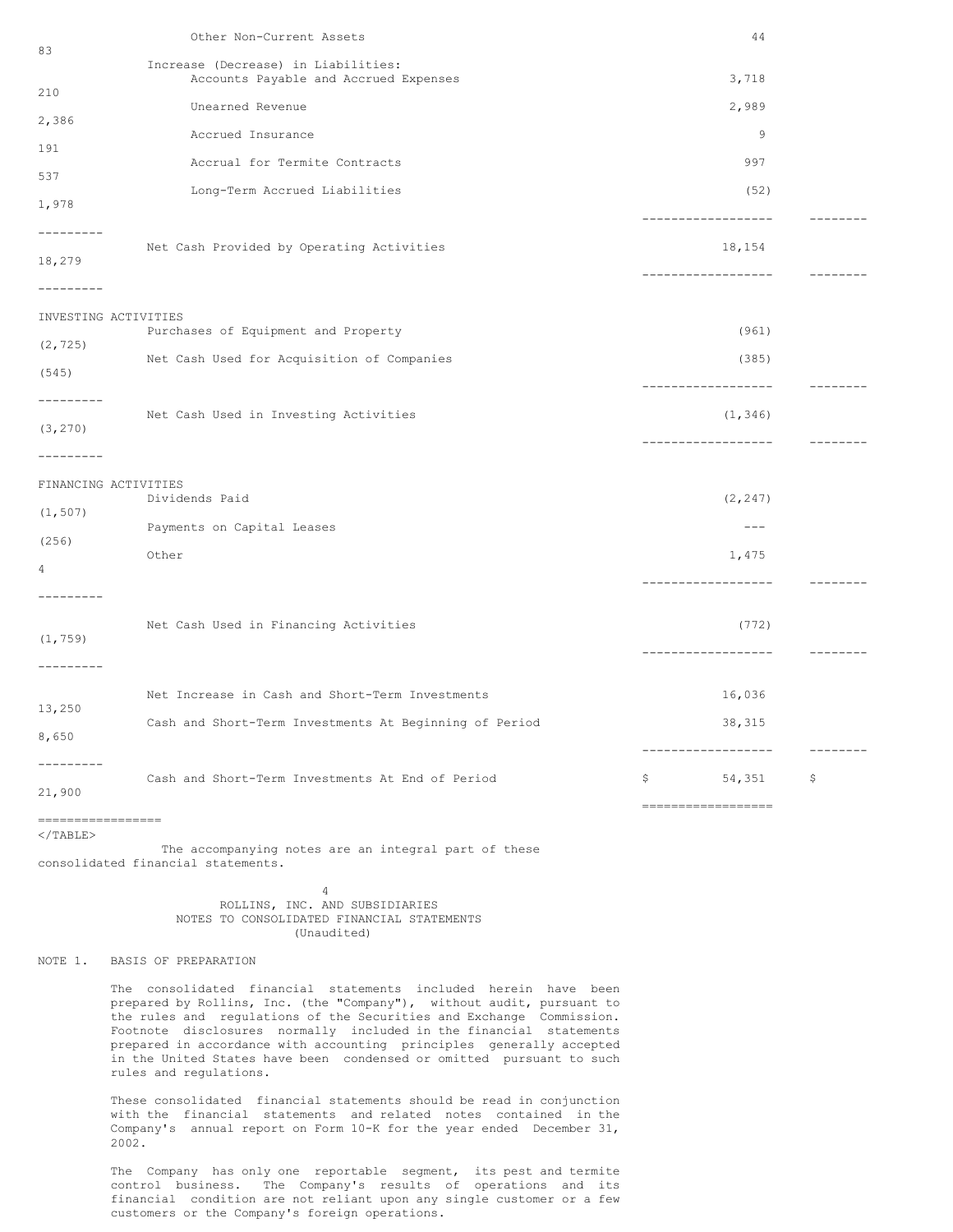In the opinion of management, the consolidated financial statements included herein contain all normal recurring adjustments necessary to present fairly the financial position of the Company as of March 31, 2003 and December 31, 2002, and the results of operations for the three months ended March 31, 2003 and 2002 and cash flows for the three months ended March 31, 2003 and 2002. Operating results for the three months ended March 31, 2003 are not necessarily indicative of the results that may be expected for the year ended December 31, 2003.

Comprehensive income includes amounts subject to foreign currency translation (See Note 5). For the three months ended March 31, 2003 and 2002, comprehensive income is not materially different from net income.

The Board of Directors, at its quarterly meeting on January 28, 2003, authorized a three-for-two stock split by the issuance on March 10, 2003 of one additional common share for each two common shares held of record on February 10, 2003. Accordingly, the par value for additional shares issued was adjusted to common stock, and fractional shares resulting from the stock split were settled in cash. All share and per share data appearing throughout this Form 10-Q have been retroactively adjusted for this stock split.

In November 2002, the Emerging Issues Task Force issued EITF 00-21, Revenue Arrangements with Multiple Deliverables, which is effective for revenue arrangements entered into in fiscal periods beginning after June 15, 2003. This EITF addresses how to account for arrangements that may involve the delivery or performance of multiple products, services, and/or rights to use assets. The Company's termite baiting business involves multiple deliverables, consisting of an initial installation and subsequent monitoring inspections. Since the inception of its termite baiting program in 1999, the Company has consistently deferred a portion of the selling price to be recognized over the first year of the contracts based on a fair value assessment of the service provided. Management is currently analyzing the impact of adopting this EITF.

Certain amounts for prior periods have been reclassified to conform with current period consolidated financial statement presentation. Such reclassifications had no effect on previously reported net income.

The business of the Company is affected by the seasonal nature of the Company's pest and termite control services as evidenced by the following chart.

|                |   |         | Total Net Revenues |               |
|----------------|---|---------|--------------------|---------------|
|                |   | 2003    | 2002               | 2001          |
| First Quarter  | S | 155,122 | \$<br>153,302      | \$<br>150,280 |
| Second Ouarter |   | N/A     | 184,189            | 180,731       |
| Third Ouarter  |   | N/A     | 174,063            | 169,223       |
| Fourth Ouarter |   | N/A     | 153,871            | 149,691       |

#### NOTE 2. EARNINGS PER SHARE

5

In accordance with SFAS No. 128, Earnings Per Share ("EPS"), the Company computes basic Earnings Per Share ("EPS") on the basis of weighted-average shares outstanding. Diluted EPS is computed on the basis of weighted-average shares outstanding plus common stock options outstanding during the year, which, if exercised, would have a dilutive effect on EPS. Basic and diluted EPS are the same for all periods reported. Basic and diluted EPS have been restated for the three-for-two stock split for all periods presented (See Note 1). A reconciliation of the number of weighted-average shares used in computing basic and diluted EPS is as follows:

 $<$ TABLE>

<CAPTION>

|                                                                                                            | THTEE MONTHS PHAEM<br>March 31, |                |  |
|------------------------------------------------------------------------------------------------------------|---------------------------------|----------------|--|
| (In thousands except per share data and per share amounts)                                                 | 2003                            | 2002           |  |
| $<$ S $>$<br>Basic and diluted earnings available to stockholders (numerator):<br>(denominator):<br>Shares | < <sub><br/>\$7,274</sub>       | <<><br>\$4,940 |  |
| Weighted-average shares outstanding                                                                        | 44,912                          | 45,195         |  |

Three Months Ended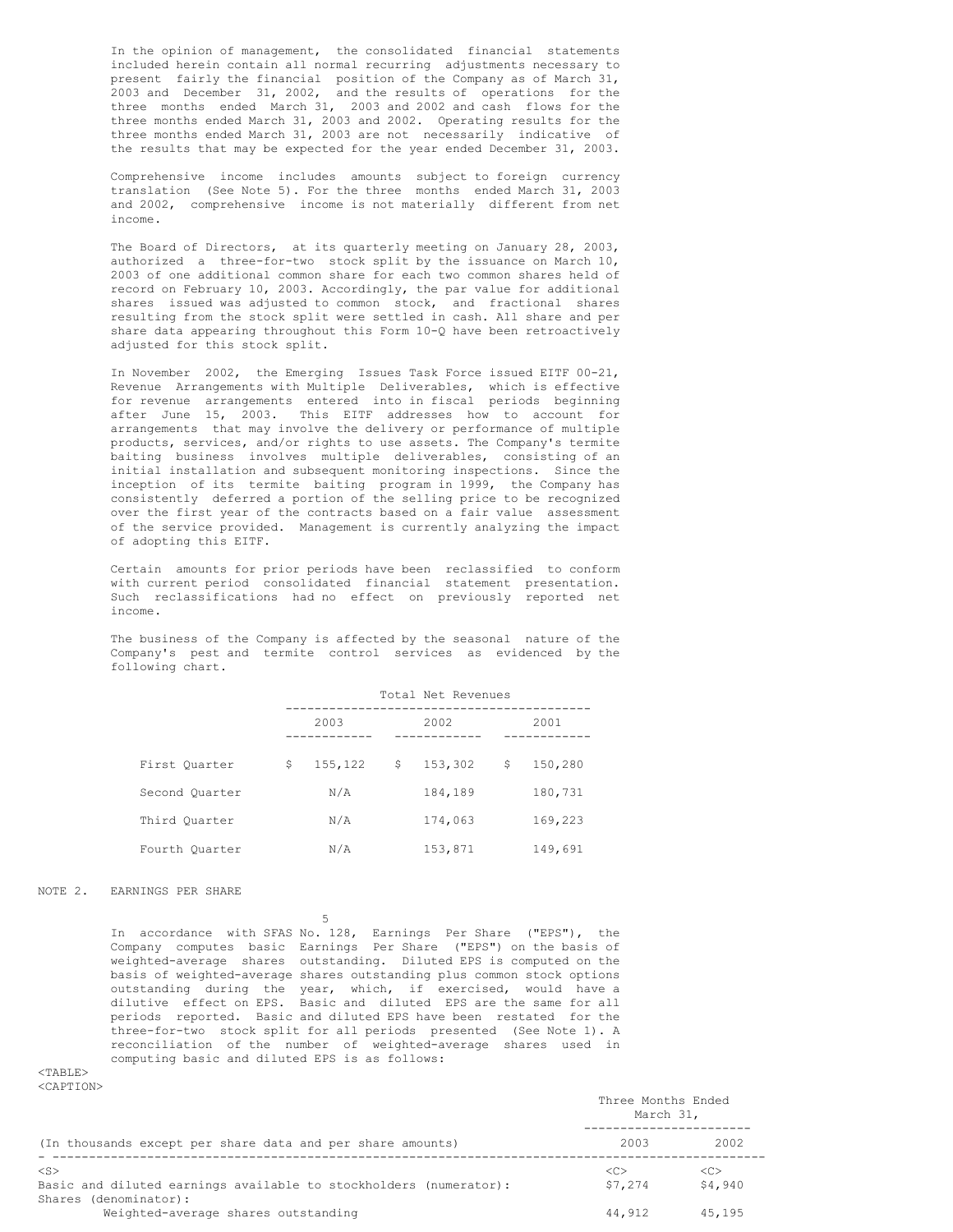| 45,489 |        |
|--------|--------|
| \$0.11 |        |
|        | \$0.11 |

</TABLE><br>NOTE 3.

LEGAL PROCEEDINGS

Orkin, one of the Company's subsidiaries, is a named defendant in Helen Cutler and Mary Lewin v. Orkin Exterminating Company, Inc. et al. pending in the District Court of Houston County, Alabama. The plaintiffs in the above mentioned case filed suit in March of 1996 and are seeking monetary damages and injunctive relief for alleged breach of contract arising out of alleged missed or inadequate reinspections. The attorneys for the plaintiffs contend that the case is suitable for a class action and the court has ruled that the plaintiffs would be permitted to pursue a class action lawsuit against Orkin. Orkin believes this case to be without merit and intends to defend itself vigorously at trial. At this time, the final outcome of the litigation cannot be determined. However, it is the opinion of Management that the ultimate resolution of this action will not have a material adverse effect on the Company's financial position, results of operations or liquidity.

Orkin is also a named defendant in Butland et al. v. Orkin Exterminating Company, Inc. et al. pending in the Circuit Court of Hillsborough County, Tampa, Florida. The plaintiffs filed suit in March of 1999 and are seeking monetary damages in excess of \$15,000 for each named plaintiff and injunctive relief for alleged breach of contract, fraud and various violations of Florida state law. The Court ruled in early April 2002, certifying the class action lawsuit against Orkin. Orkin has appealed this ruling to the Florida Second District Court of Appeals. Moreover, Orkin believes this case to be without merit and intends to defend itself vigorously through trial, if necessary. At this time, the final outcome of the litigation cannot be determined. However, it is the opinion of Management that the ultimate resolution of this action will not have a material adverse effect on the Company's financial position, results of operations or liquidity.

Orkin is involved in certain environmental matters primarily arising in the normal course of business. In the opinion of Management, the Company's liability under any of these matters would not materially affect its financial condition or results of operations.

Additionally, in the normal course of business, Orkin is a defendant in a number of lawsuits, which allege that plaintiffs have been damaged as a result of the rendering of services by Orkin personnel and equipment. Orkin is actively contesting these actions. It is the opinion of Management, however, that the outcome of these actions will not have a material adverse effect on the Company's financial position, results of operations or liquidity.

NOTE 4. STOCKHOLDERS' EQUITY

6

For the first quarter ended March 31, 2003, approximately 132,500 shares of common stock were issued upon exercise of stock options by employees. The Company accounts for its employee stock options under the recognition and measurement principles of APB Opinion No. 25, Accounting for Stock Issued to Employees, and related Interpretations. The following table illustrates the effect on net income and earnings per share if the Company had applied the fair value recognition provisions of FASB Statement No. 123, Accounting for Stock-Based Compensation, to stock-based employee compensation.

|                                                                                                                                       | Three Months Ended<br>March 31, |         |
|---------------------------------------------------------------------------------------------------------------------------------------|---------------------------------|---------|
| (In thousands, except per share data)                                                                                                 | 2003                            | 2002    |
| Net income, as reported<br>Deduct: Total stock-based employee<br>compensation expense determined<br>under fair value based method for | \$7,274                         | \$4,940 |
| all awards, net of related tax effects                                                                                                | (483)                           | (463)   |
| Pro forma net income                                                                                                                  | \$6,791                         | \$4,477 |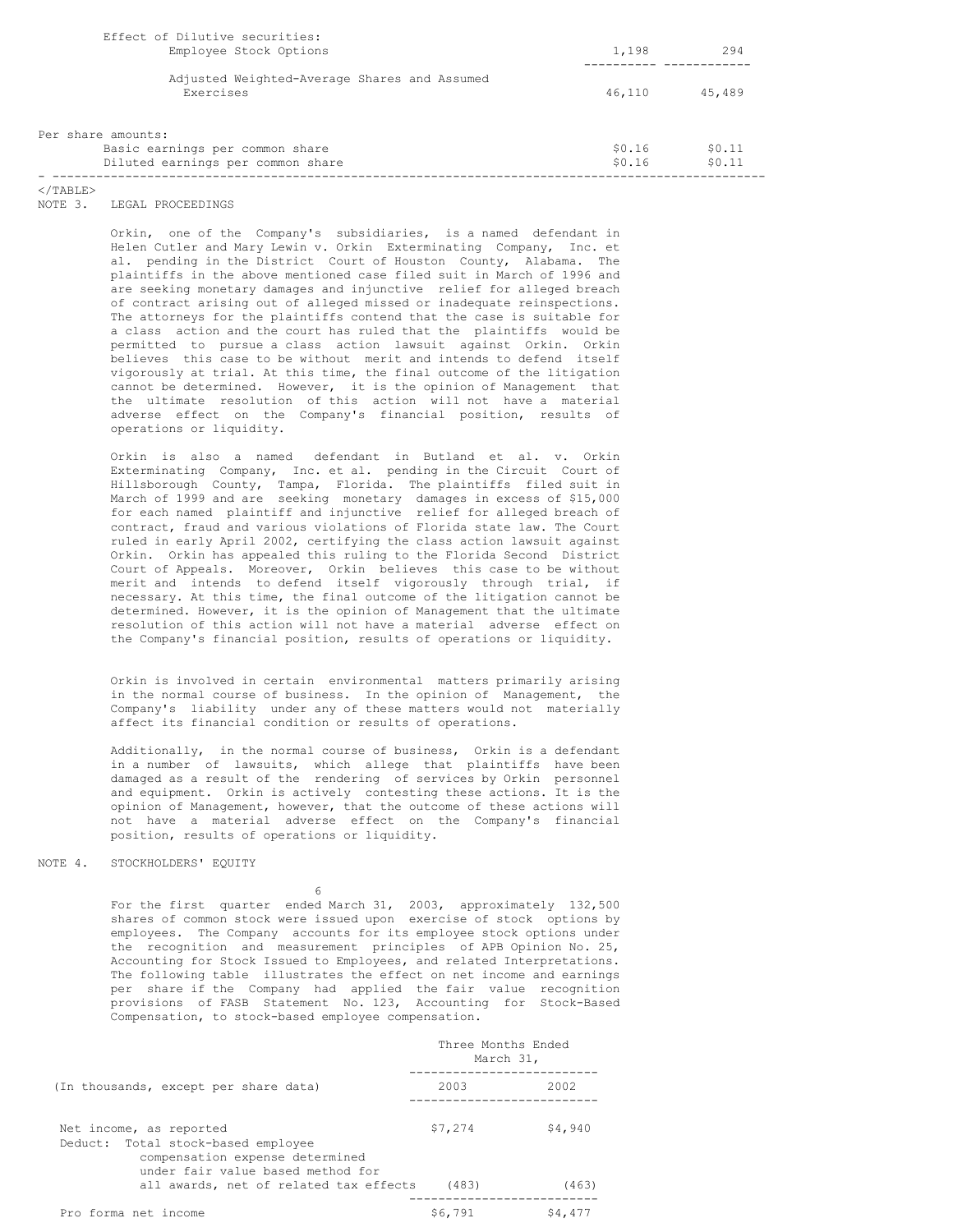| Earnings per share: |        |        |
|---------------------|--------|--------|
| Basic-as reported   | \$0.16 | \$0.11 |
| Basic-pro forma     | \$0.15 | \$0.10 |
| Diluted-as reported | \$0.16 | \$0.11 |
| Diluted-pro forma   | \$0.15 | \$0.10 |

#### NOTE 5. ACCUMULATED OTHER COMPREHENSIVE INCOME (LOSS)

Accumulated other comprehensive income (loss) consists of the following (in thousands):

#### <TABLE> <CAPTION>

|                                                                               | Minimum<br>Pension<br>Liability | Foreign<br>Currency<br>Translation | Total                 |
|-------------------------------------------------------------------------------|---------------------------------|------------------------------------|-----------------------|
| $<$ S $>$                                                                     | $<\!\!\rm C\!\!>$               | <<                                 | <<                    |
| Balance at December 31, 2001                                                  | \$<br>(4, 047)                  | $\mathsf{S}$<br>(775)              | \$<br>(4, 822)        |
| Change during first three months of 2002:<br>Before-tax amount<br>Tax benefit |                                 | (6)<br>$\overline{\mathcal{L}}$    | (6)<br>$\mathfrak{D}$ |
|                                                                               |                                 | (4)                                | (4)                   |
| Balance at March 31, 2002                                                     | (4, 047)<br>\$                  | (779)<br>\$                        | (4, 826)<br>\$.       |
| Balance at December 31, 2002<br>Change during 2003:                           | \$<br>(16, 182)                 | $\mathcal{S}$<br>(765)             | \$(16, 947)           |
| Before-tax amount<br>Tax benefit                                              |                                 | (86)<br>30                         | (86)<br>30            |
|                                                                               |                                 | (56)                               | (56)                  |
| Balance at March 31, 2003                                                     | (16, 182)<br>\$                 | \$<br>(821)                        | (17,003)<br>\$        |
|                                                                               |                                 |                                    |                       |

# $<$ /TABLE>

NOTE 6. RELATED PARTY TRANSACTIONS

The following related party transactions have been described in greater detail in the Company's Form 10-K for the year ended December 31, 2002.

At the Company's January 28, 2003 Board of Directors' meeting, the independent directors of the Board of Directors and the Audit Committee approved four related party transactions. The Audit Committee and the independent directors were furnished with full disclosure of the transactions, including independent appraisals, and determined that the terms of each transaction were reasonable and fair to the Company and will not have a material effect on the Company's financial position, results of operations or liquidity. The first approval was the ratification of the current arrangement between Rollins, Inc. and LOR, Inc., a company controlled by R. Randall Rollins, Chairman of the Board of Rollins, Inc., and Gary W. Rollins, Chief Executive Officer, President and Chief Operating Officer of Rollins, Inc., related to sharing the aviation hangar located at the Dekalb-Peachtree Airport, as well as the usage of the Jetstar II, owned by Rollins, Inc., and Gulfstream III, owned by LOR, Inc. The second approval was the ratification of the arrangement concerning the rental

of office space to LOR, Inc. located at 2170 Piedmont Road N.E., Atlanta, Georgia 30324. The third approval was the ratification of the arrangement concerning the rental of office space to LOR, Inc. located at 710 Lakeshore Circle, Atlanta, Georgia 30324. The fourth approval was the ratification of the current arrangement related to the payment of fees for the services of a programmer/analyst that was employed by LOR, Inc. but has become employed by Rollins, Inc. in the first quarter of 2003. It is the opinion of Management that these related party transactions were reasonable and fair to the Company and will not have a material effect on the Company's financial position, results of operations or liquidity.

7

Employees of Rollins, Inc. confer with employees of LOR, Inc. and RRR Associates, a company controlled by R. Randall Rollins, and vice versa. No fees are charged for these services because, in the opinion of Management, the activity is mutually beneficial and offsetting.

#### NOTE 7. ACCRUAL FOR TERMITE CONTRACTS

During the first quarter of 2003, the Company adopted the accounting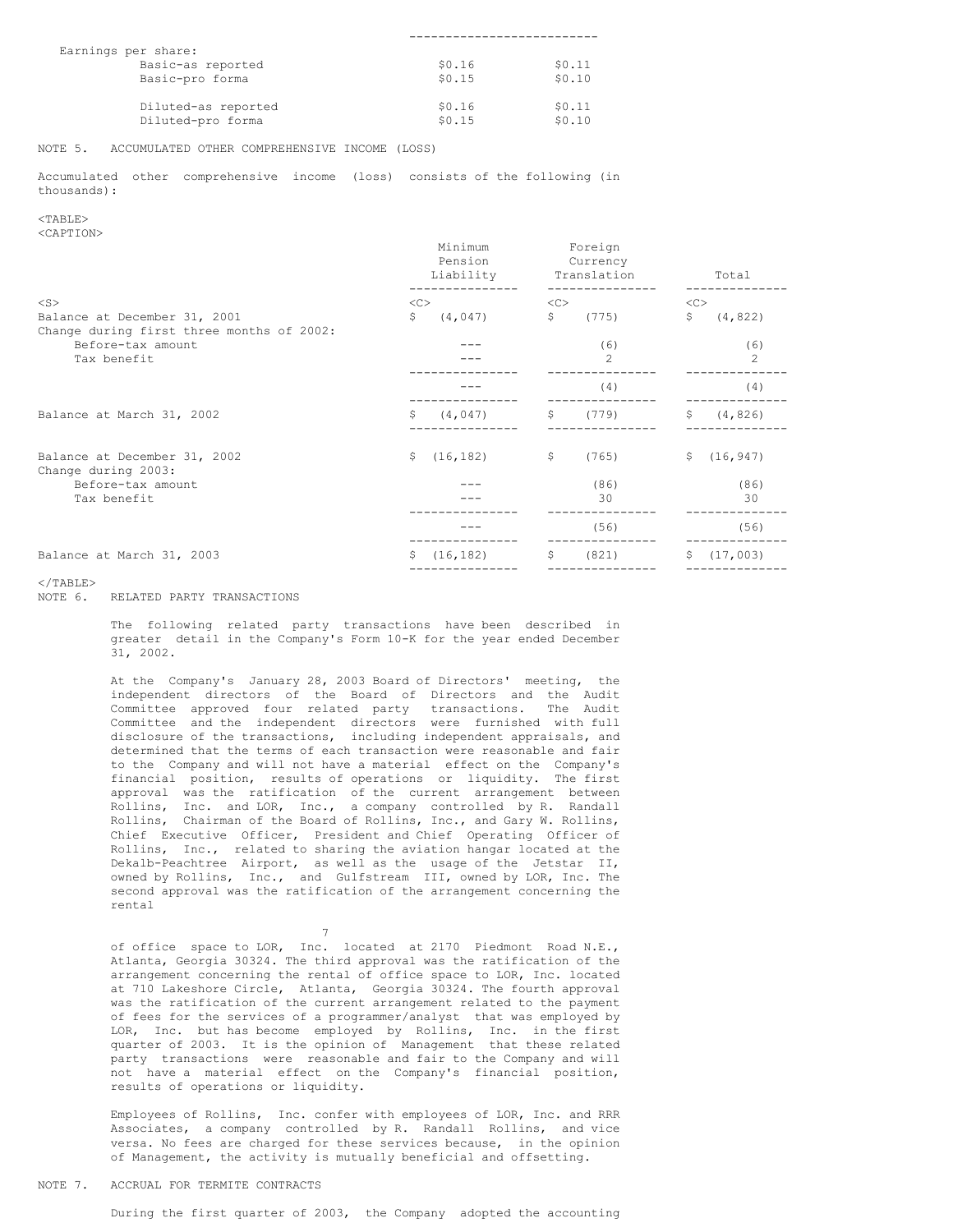provisions of FASB Interpretation No. 45 ("FIN 45"), Guarantor's Accounting and Disclosure Requirements for Guarantees, Including Direct Guarantees of Indebtedness of Others, which requires that the fair value of guarantees issued after December 31, 2002 be recorded as a liability, with the offsetting entry being recorded based on the circumstances in which the guarantee was issued. FIN 45 further states that the liability is typically reduced over the term of the guarantee. The adoption had no impact on the Company's financial position, results of operations or liquidity.

The Company maintains an accrual for termite contracts representing the estimated costs of reapplications, repair claims and associated labor, chemicals, and other costs relative to termite control services performed prior to the balance sheet date as discussed in further detail in Item 2. under Critical Accounting Policies. A reconciliation of the beginning and ending balances of the accrual for termite contracts is as follows:

| (In thousands)                                                      |                   |
|---------------------------------------------------------------------|-------------------|
| Beginning Balance as of December 31, 2002<br>Current Year Provision | \$46,446<br>5,525 |
| Settlements, Claims and Expenditures Made<br>During the Period      | (4, 528)          |
| Ending Balance as of March 31, 2003                                 | \$47.443          |

Item 2. Management's Discussion and Analysis of Financial Condition and Results of Operations.

The Company's continued emphasis on customer retention, along with building recurring revenues, resulted in revenue growth of 1.2% in the first quarter of 2003 despite a sluggish economy and harsh winter in parts of the U.S. The financial results for the first quarter 2003 were positively impacted by the continued benefit of our recent service initiatives, which included every-other-month residential pest control service, AcuridSM premium commercial pest control services, and termite directed liquid and baiting treatment.

For the first quarter of 2003, the Company had net income of \$7.3 million compared to net income of \$4.9 million in the first quarter of 2002, which represents a 47.2% increase. The overall improvement for the year in profit margins is largely a result of improved Cost of Services Provided and Sales, General & Administrative as a percentage of revenues.

For the first quarter of 2003, the Company generated a net increase in cash of \$16.0 million compared to \$13.3 million in the first quarter of 2002. The Company had Cash and Short-Term Investments of \$54.4 million at March 31, 2003, compared to \$38.3 million at December 31, 2002 and \$21.9 million at March 31, 2002.

## Results of Operations

Revenues for the quarter ended March 31, 2003 increased to \$155.1 million, an increase of \$1.8 million or 1.2% from last year's first quarter revenues of \$153.3 million. The revenue increase was mainly attributable to a modest increase in revenues from residential pest control service. The growth in pest control revenues reflects a net gain in the pest control customer base, a successful 2002 price increase campaign, as well as higher average selling prices for new customers. Every-other-month service, our primary residential pest control service offering, continues to grow in importance, comprising over 50% of our residential pest control customer base at March 31, 2003. Our commercial revenues were flat, mainly as a result of a slight decrease in customer base and sales, offset by a successful price increase campaign for existing customers in 2002. Termite revenues decreased in the first quarter of 2003 reflecting a harsher winter and spring than previous years in parts of the U.S. The Company experienced an improvement in recurring termite revenues mainly from enhanced renewal retention and higher bait monitoring services. Despite the decrease in termite sales dollars, the Company managed to achieve a slight improvement

8 in average selling prices. The Company's foreign operations made up less than 6.0% of the Company's total revenues in the first quarter 2003 and 2002.

The business of the Company is affected by the seasonal nature of the Company's pest and termite control services as evidenced by the following chart.

Total Net Revenues

|               | 2003                                   | 2002 | 2001 |
|---------------|----------------------------------------|------|------|
|               |                                        |      |      |
| First Ouarter | $155, 122$ \$ $153, 302$ \$ $150, 280$ |      |      |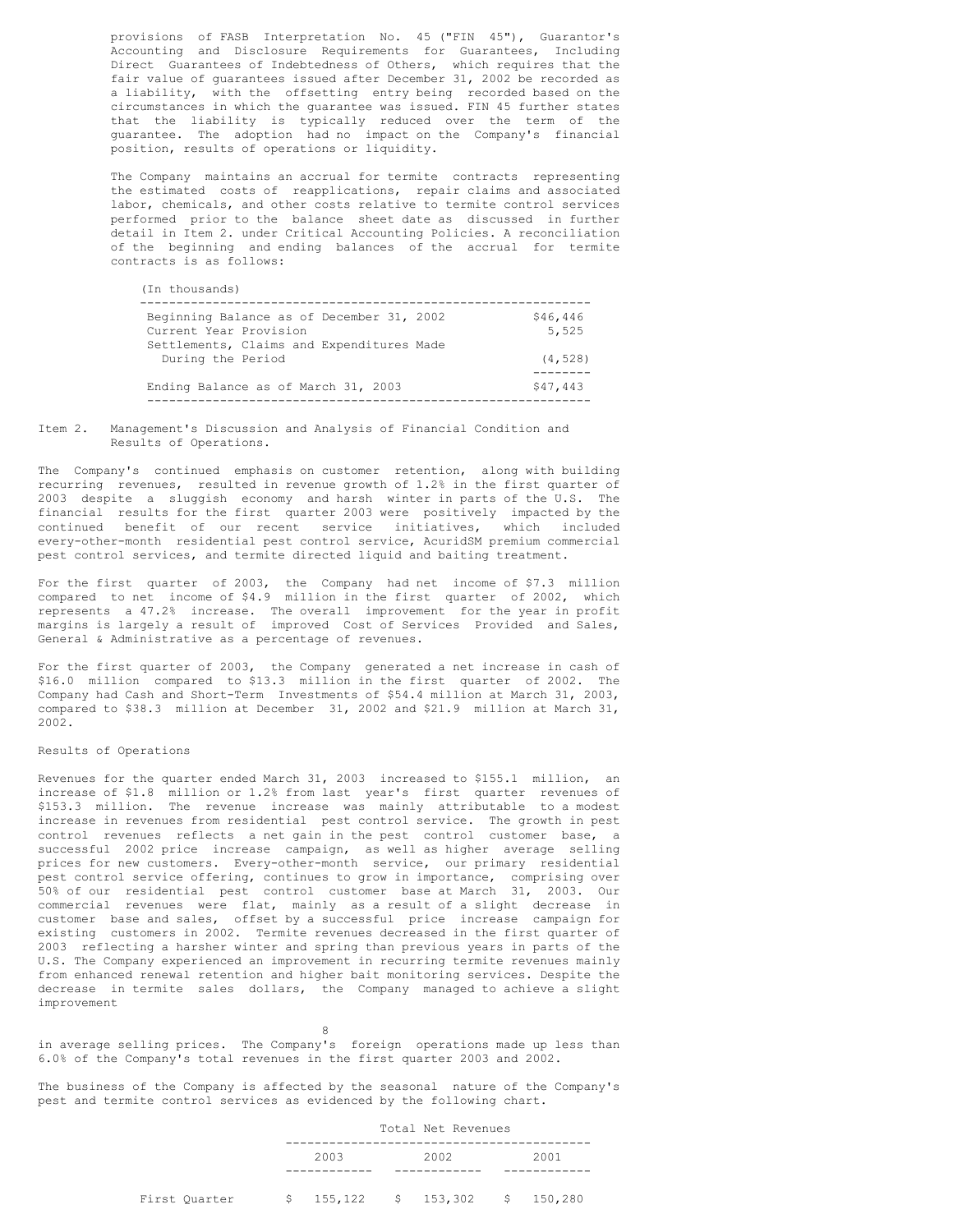| Second Ouarter | N/A | 184,189 | 180,731 |
|----------------|-----|---------|---------|
| Third Ouarter  | N/A | 174,063 | 169,223 |
| Fourth Ouarter | N/A | 153,871 | 149,691 |

Cost of Services Provided for the quarter ended March 31, 2003 increased \$56,000 or 0.1%, while margins improved by 0.6 percentage points, representing 54.2% of revenues for the first quarter 2003 compared to 54.8% of revenues in the prior year first quarter. The slight increase for the quarter ended March 31, 2003 can be mainly attributed to higher fleet charges partially offset by reductions in materials and supplies and administrative salaries. Pest control and termite technician productivity and employee retention continued to improve. It is management's opinion that better employee retention helps to drive better customer retention.

Sales, General and Administrative for the quarter ended March 31, 2003 decreased \$1.6 million or 2.9% and, as a percentage of revenues, improved by 1.4 margin points for the first quarter, averaging 35.0% of total revenues compared to 36.4% for the prior year quarter. Improvement for the year was mainly attributed to reduced sales salaries due to reduction of the sales costs.

Depreciation and Amortization expenses for the quarter ended March 31, 2003 were approximately \$271,000 or 5.0% lower than the prior year quarter. The decrease was mainly due to lower capital spending and certain technology assets becoming fully depreciated in the last twelve months.

The Company's tax provision of \$4.5 million for the first quarter ended March 31, 2003 reflects increased pre-tax income over the prior year period. The effective tax rate of 38% was consistent between periods presented.

#### Related Party Transactions

The following related party transactions have been described in greater detail in the Company's Form 10-K for the year ended December 31, 2002.

At the Company's January 28, 2003 Board of Directors' meeting, the independent directors of the Board of Directors and the Audit Committee approved four related party transactions. The Audit Committee and the independent directors were furnished with full disclosure of the transactions, including independent appraisals, and determined that the terms of each transaction were reasonable and fair to the Company and will not have a material effect on the Company's financial position, results of operations or liquidity. The first approval was the ratification of the current arrangement between Rollins, Inc. and LOR, Inc., a company controlled by R. Randall Rollins, Chairman of the Board of Rollins, Inc., and Gary W. Rollins, Chief Executive Officer, President and Chief Operating Officer of Rollins, Inc., related to sharing the aviation hangar located at the Dekalb-Peachtree Airport, as well as the usage of the Jetstar II, owned by Rollins, Inc., and Gulfstream III, owned by LOR, Inc. The second approval was the ratification of the arrangement concerning the rental of office space to LOR, Inc. located at 2170 Piedmont Road N.E., Atlanta, Georgia 30324. The third approval was the ratification of the arrangement concerning the rental of office space to LOR, Inc. located at 710 Lakeshore Circle, Atlanta, Georgia 30324. The fourth approval was the ratification of the current arrangement related to the payment of fees for the services of a programmer/analyst that was employed by LOR, Inc. but has become employed by Rollins, Inc. in the first quarter of 2003. It is the opinion of Management that these related party transactions were reasonable and fair to the Company and will not have a material effect on the Company's financial position, results of operations or liquidity.

Employees of Rollins, Inc. confer with employees of LOR, Inc. and RRR Associates, a company controlled by R. Randall Rollins, and vice versa. No fees are charged for these services because, in the opinion of Management, the activity is mutually beneficial and offsetting.

## Critical Accounting Policies

We view critical accounting policies to be those policies that are very important to the portrayal of our financial condition and results of operations, and that require Management's most difficult, complex or subjective judgments. The circumstances that

9 make these judgments difficult or complex relate to the need for Management to make estimates about the effect of matters that are inherently uncertain. We believe our critical accounting policies to be as follows:

Accrual for Termite Contracts - The Company maintains an accrual for termite contracts representing the estimated costs of reapplications, repair claims and associated labor, chemicals, and other costs relative to termite control services performed prior to the balance sheet date. The Company contracts an independent third party actuary on an annual basis to provide the Company a range of estimated liability based upon historical claims information. The actuarial study is a major consideration in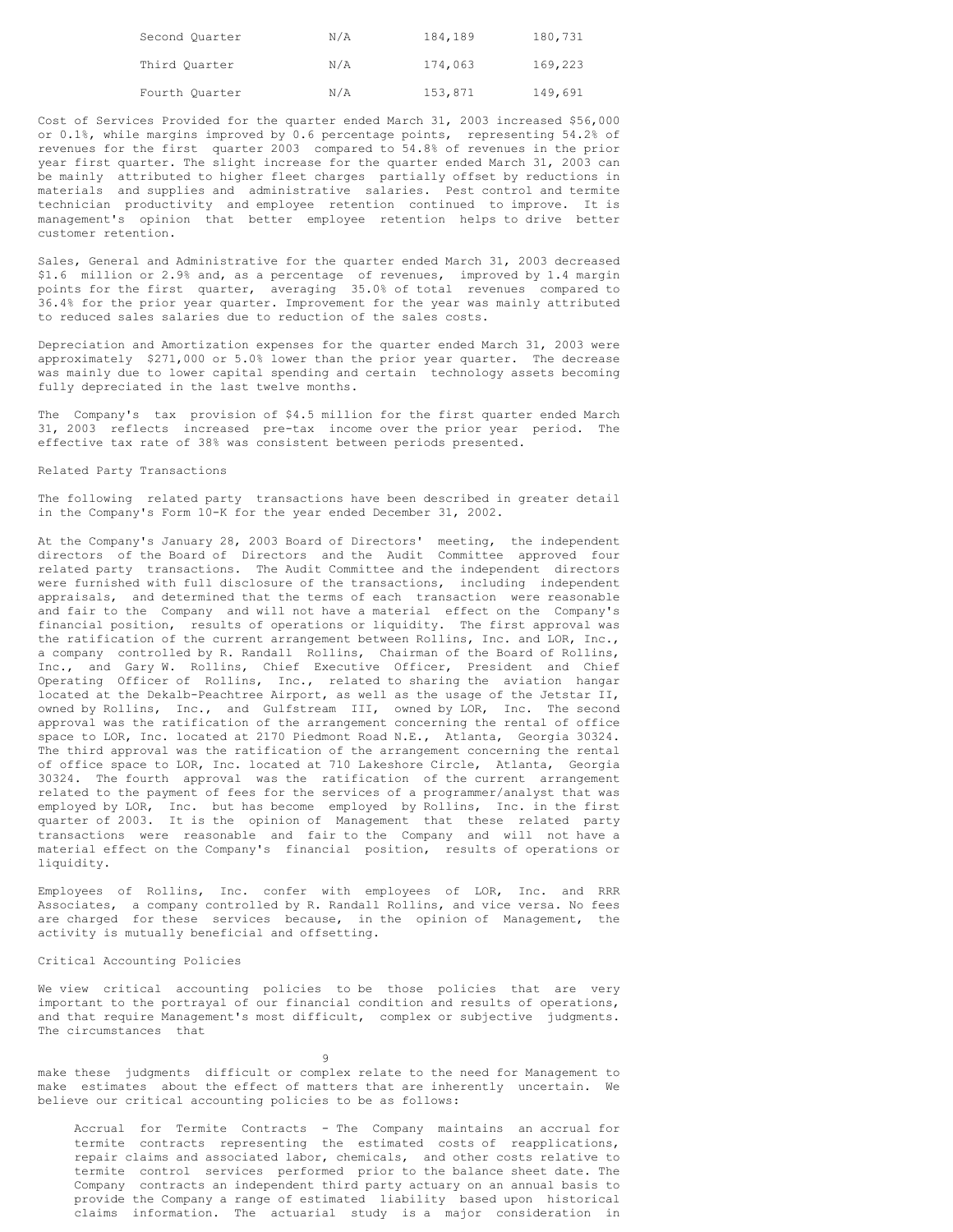determining the accrual balance, along with Management's knowledge of changes in business practices, contract changes, ongoing claims and termite remediation trends. The reserve is established based on all these factors. Management makes judgments utilizing these operational factors but recognizes that they are inherently subjective due to the difficulty in predicting settlements and awards. Other factors that may impact future cost include chemical life expectancy and governmental regulation. It is significant that the actual number of claims has decreased in recent years due to changes in the Company's business practices. However, it is not possible to accurately predict future significant claims. Positive changes to our business practices include revisions made to our contracts, more effective treatment methods that include a directed-liquid baiting program, more effective termiticides, and expanded training methods and techniques.

Accrued Insurance - The Company self-insures, up to specified limits, certain risks related to general liability, workers' compensation and vehicle liability. The estimated costs of existing and future claims under the self-insurance program are accrued based upon historical trends as incidents occur, whether reported or unreported (although actual settlement of the claims may not be made until future periods) and may be subsequently revised based on developments relating to such claims. The Company contracts an independent third party actuary on an annual basis to provide the Company a range of estimated liability based upon historical claims information. The actuarial study is a major consideration, along with Management's knowledge of changes in business practice and existing claims compared to current balances. The reserve is established based on all these factors. Management's judgment is inherently subjective and a number of factors are outside Management's knowledge and control. Additionally, historical information is not always an accurate indication of future events. It should be noted that the number of claims has been decreasing due to the Company's proactive risk management to develop and maintain ongoing programs. However, it is not possible to accurately predict future significant claims. Initiatives that have been implemented include pre-employment screening and an annual Motor Vehicle report required on all its drivers, utilization of a Global Positioning System that has been fully deployed to our Company vehicles, post-offer physicals for new employees, and pre-hire, random and post-accident drug testing. The Company has improved the time required to report a claim by utilizing a "Red Alert" program that provides serious accident assessment twenty four hours a day and seven days a week and has instituted a modified duty program that enables employees to go back to work on a limited-duty basis.

Revenue Recognition - The Company's revenue recognition policies are designed to recognize revenues at the time services are performed. For certain revenue types, because of the timing of billing and the receipt of cash versus the timing of performing services, certain accounting estimates are utilized. Residential and commercial pest control services are primarily recurring in nature, while certain types of commercial customers may receive multiple treatments within a given month. In general, pest control customers sign an initial one year contract, and revenues are recognized at the time services are performed. For pest control customers, the Company offers a discount for those customers who prepay for a full year of services. The Company defers recognition of these advance payments and recognizes the revenue as the services are rendered. The Company classifies the discounts related to the advance payments as a reduction in revenues. Termite baiting revenues are recognized when the initial services are performed at the inception of a new contract, although a portion of every termite baiting sale is deferred. The amount deferred is an estimate of the value of monitoring services to be rendered after the initial service. The amount deferred is then recognized as income on a straight-line basis over the remaining contract term, which results in recognition of revenue in a pattern that approximates the timing of performing monitoring visits. Baiting renewals are deferred and recognized over the annual contract period on a straight-line basis that approximates the timing of performing the required monitoring visits. Traditional termite treatments are recognized as revenue at the time services are performed. Traditional termite contract renewals are recognized as revenues at the renewal date in order to match the revenue with the approximate timing of the corresponding service provided.

#### Liquidity and Capital Resources

The Company believes its current cash balances, future cash flows from operating activities and available borrowings under its \$40.0 million credit facility will be sufficient to finance its current operations and obligations, and fund expansion of the business for the foreseeable future. The Company's operations generated cash of \$18.2 million for the quarter ended March 31, 2003, compared with cash provided by operating activities of \$18.3 million for the same period in 2002. The 2003 results were achieved primarily from favorable changes in working capital related primarily to higher income from operations, the timing of advanced payments from customers which produced an increase in unearned revenue, and the Company's ability to reduce its investment in accounts receivable and inventories despite higher revenues.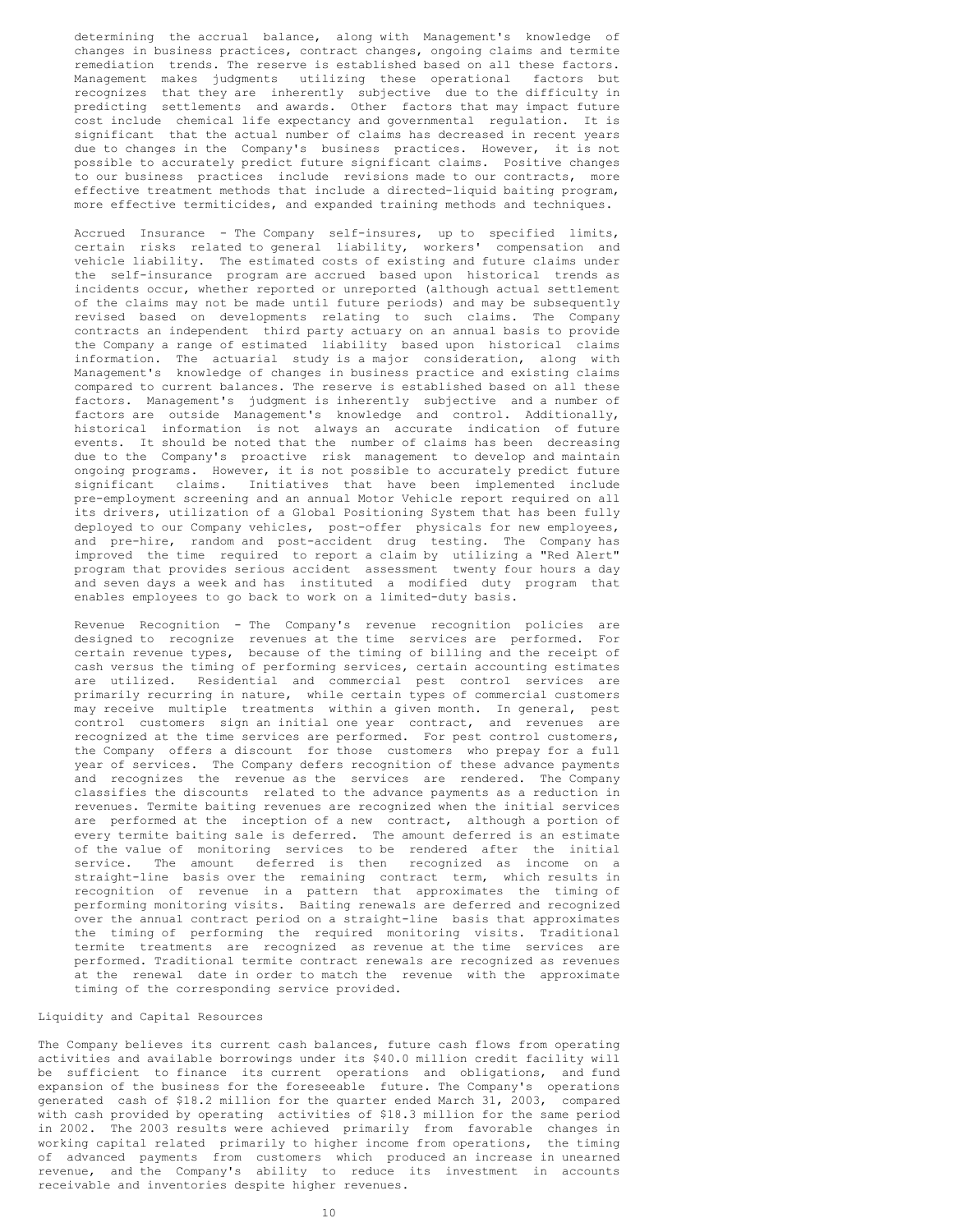The Company invested approximately \$961,000 in capital expenditures during the quarter ended March 31, 2003, and expects to invest between \$7.0 million and \$9.0 million for the remainder of 2003. Capital expenditures for the quarter consisted primarily of the purchase of equipment replacements and upgrades and improvements to the Company's management information systems. During the quarter, the Company made acquisitions totaling \$385,000 compared to \$545,000 during 2002. The Company currently does not have plans to aggressively seek new acquisitions but will give consideration to any unusually attractive acquisition opportunities presented. A total of \$2.2 million was paid in cash dividends (\$0.05 per share) during the quarter. At the January 28, 2003 Board of Directors' Meeting, the Board approved a 50% increase in the dividend, from \$0.033 to \$0.05 per share on the split number of shares, as well as a three-for-two stock split to holders of record on February 10, 2003 payable March 10, 2003. The capital expenditures, acquisitions and cash dividends were funded entirely through existing cash balances and operating activities. The Company maintains a \$40.0 million credit facility with a commercial bank, of which no borrowings were outstanding as of March 31, 2003 or May 2, 2003. However, the Company does maintain approximately \$25.0 million in Letters of Credit.

Orkin, one of the Company's subsidiaries, is aggressively defending a class action lawsuit filed in Hillsborough County, Tampa, Florida. In early April, 2002, the Circuit Court of Hillsborough County certified the class action status of Butland et al. v. Orkin Exterminating Company, Inc. et al. Orkin is also a defendant in Helen Cutler and Mary Lewin v. Orkin Exterminating Company, Inc. et al pending in the District Court of Houston County, Alabama. For further discussion, see Note 3 to the accompanying financial statements.

In late April of 2002, the Company initiated a restructuring and re-engineering of the Home Office at its corporate headquarters in Atlanta. As part of this reorganization, positions were eliminated and a new organization was implemented to provide more effective processes and support to the field. In 2002, the Company incurred \$824,000 in costs related to the restructuring and does not anticipate additional costs in 2003. It is the opinion of Management that the reorganization will not have a material effect on the Company's financial position, results of operations or liquidity in the near term, though ultimately improving the profitability and cash flows of the Company.

The Company made contributions of \$20.0 million to the defined benefit retirement plan (the "Plan") during 2002 as a result of the Plan being underfunded. The Company believes that it will make contributions in the amount of approximately \$5.0 to \$10.0 million in 2003. It is the opinion of Management that additional Plan contributions will not have a material effect on the Company's financial position, results of operations or liquidity.

### Impact of Recent Accounting Pronouncements

In November 2002, the Emerging Issues Task Force issued EITF 00-21, Revenue Arrangements with Multiple Deliverables, which is effective for revenue arrangements entered into in fiscal periods beginning after June 15, 2003. This EITF addresses how to account for arrangements that may involve the delivery or performance of multiple products, services, and/or rights to use assets. The Company's termite baiting business involves multiple deliverables, consisting of an initial installation and subsequent monitoring inspections. Since the inception of its termite baiting program in 1999, the Company has consistently deferred a portion of the selling price to be recognized over the first year of the contracts based on a fair value assessment of the service provided. Management is currently analyzing the impact of adopting this EITF.

# Forward-Looking Statements

This Quarterly Report contains forward-looking statements within the meaning of the Private Securities Litigation Reform Act of 1995. Such forward-looking statements include statements regarding the expected impact of potential future pension plan contributions, related party transactions, the outcome of litigation arising in the ordinary course of business and the outcome of the Helen Cutler and Mary Lewin v. Orkin Exterminating Company, Inc. et al. ("Cutler") and the Butland et al. v. Orkin Exterminating Company, Inc. et al. ("Butland") litigation on the Company's financial condition, results of operations and liquidity; the adequacy of the Company's resources to fund operations and obligations; the impact of the corporate restructuring on liquidity and results of operations; and the Company's projected 2003 capital expenditures. The actual results of the Company could differ materially from those indicated by the forward-looking statements because of various risks, timing and uncertainties including, without limitation, the possibility of an adverse ruling against the Company in the Cutler, Butland or other litigation; general economic conditions; market risk; changes in industry practices or technologies; the degree of success of the Company's termite process reforms and pest control selling and treatment methods; the Company's ability to identify potential acquisitions; climate and weather trends; competitive factors and pricing practices; that the cost reduction benefits of the corporate restructuring may not be as great as expected or eliminated positions may have to be reinstated in the future; potential increases in labor costs; and changes in various government laws and regulations, including environmental regulations and additional risks discussed in the Company's Form 10-K for 2002. All of the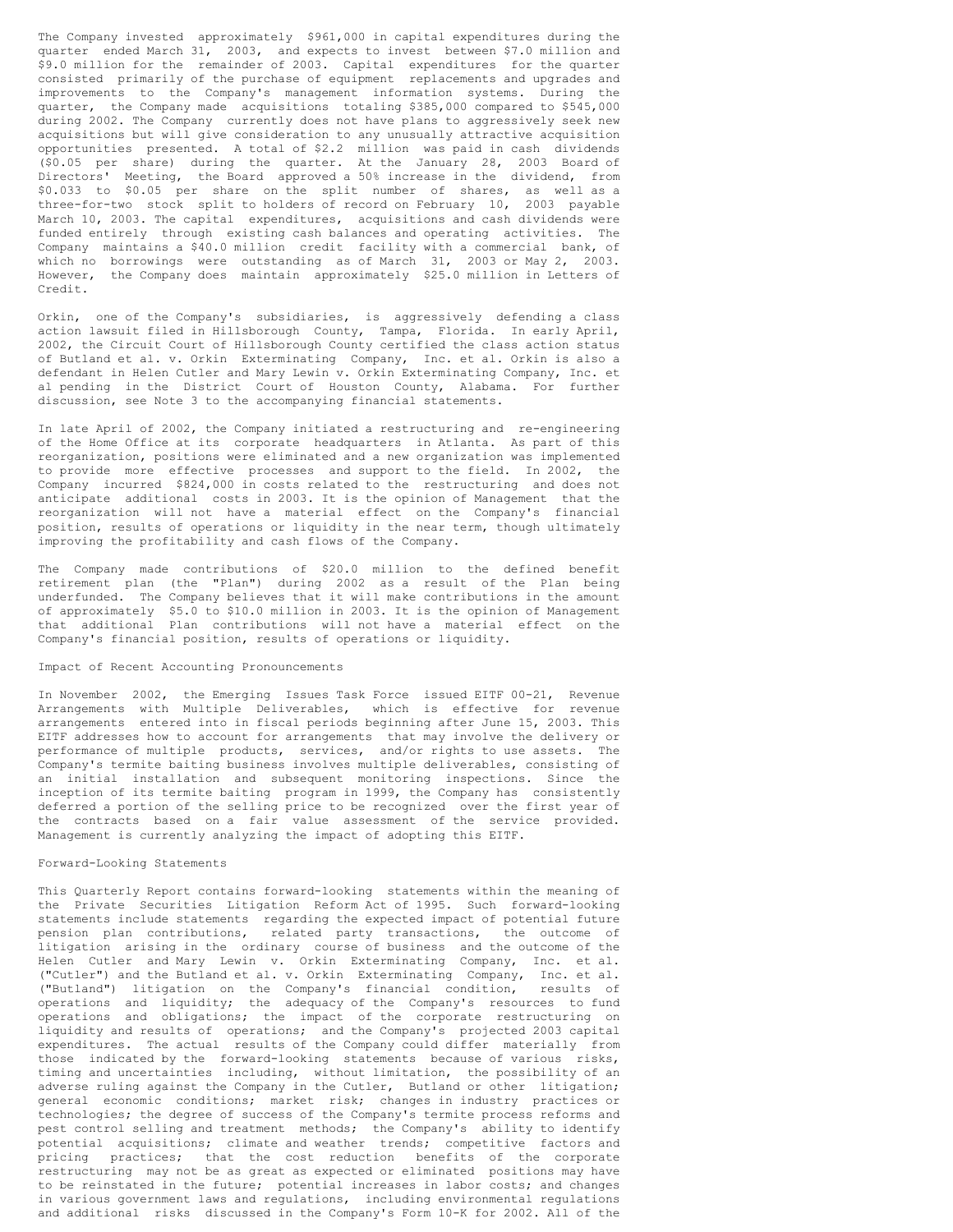foregoing risks and uncertainties are beyond the ability of the Company to control, and in many cases the Company cannot predict the risks and uncertainties that could cause its actual results to differ materially from those indicated by the forward-looking statements.

11

## Item 3. Quantitative and Qualitative Disclosures About Market Risk.

As of March 31, 2003, the Company maintained an investment portfolio subject to short-term interest rate risk exposure. The Company has been affected by the impact of lower interest rates on interest income from its short-term investments. The Company is also subject to interest rate risk exposure through borrowings on its \$40.0 million credit facility. Due to the absence of such borrowings as of March 31, 2003 and as currently anticipated for 2003, this risk is not expected to have a material effect upon the Company's results of operations or financial position going forward. The Company is also exposed to market risks arising from changes in foreign exchange rates. The Company believes that this foreign exchange rate risk will not have a material effect upon the Company's results of operations or financial position going forward.

#### Item 4. Controls and Procedures.

Under the supervision and with the participation of our Management, including our principal executive officer and principal financial officer, we conducted an evaluation of the effectiveness of the design and operations of our disclosure controls and procedures, as defined in rules 13a-14(c) and 15d -14(c) under the Securities Exchange Act of 1934, within 90 days of the filing date of this report (the "Evaluation Date"). Based on this evaluation, our principal executive officer and principal financial officer concluded as of the Evaluation Date that our disclosure controls and procedures were effective such that the material information required to be included in our Securities and Exchange Commission ("SEC") reports is recorded, processed, summarized and reported within the time periods specified in SEC rules and forms relating to Rollins, Inc., including our consolidated subsidiaries, and was made known to them by others within those entities, particularly during the period when this report was being prepared.

In addition, there were no significant changes in our internal controls or in other factors that could significantly affect these controls subsequent to the Evaluation Date. We have not identified any significant deficiency or material weaknesses in our internal controls, and therefore there were no corrective actions taken.

PART II OTHER INFORMATION

12

Item 1. Legal Proceedings.

See Note 4 to Part I, Item 1 for discussion of certain litigation.

- Item 6. Exhibits and Reports on Form 8-K.
	- (a) Exhibits

(3) (i) Restated Certificate of Incorporation of Rollins, Inc. is incorporated herein by reference to Exhibit (3) (i) as filed with its Form 10-K for the year ended December 31, 1997.

(ii) By-laws of Rollins, Inc. is incorporated herein by reference to Exhibit (3) (ii) as filed (ii) with its Form 10-Q for the quarterly period ended March 31, 1999.

(iii) Amendment to the By-laws of Rollins, Inc. is incorporated herein by reference to Exhibit (3) (iii) as filed with its Form 10-Q for the quarterly period ended March 31, 2001.

(iv) Amendment to the By-laws of Rollins, Inc. is incorporated herein by reference to Exhibit (3) (iv) as filed with its Form 10-K for the year ended December 31, 2002.

(4) Form of Common Stock Certificate of Rollins, Inc. is incorporated herein by reference to Exhibit (4) as filed with its Form 10-K for the year ended December 31, 1998.

(99.1) Certification of Periodic Financial Reports.

(b) Reports on Form 8-K.

On January 31, 2003, the Company furnished a report on Form 8-K, which reported under Item 9 that on January 28, 2003, the Company reported earnings for the fourth quarter and year ended December 31, 2002.

On January 31, 2003, the Company furnished a report on Form 8-K,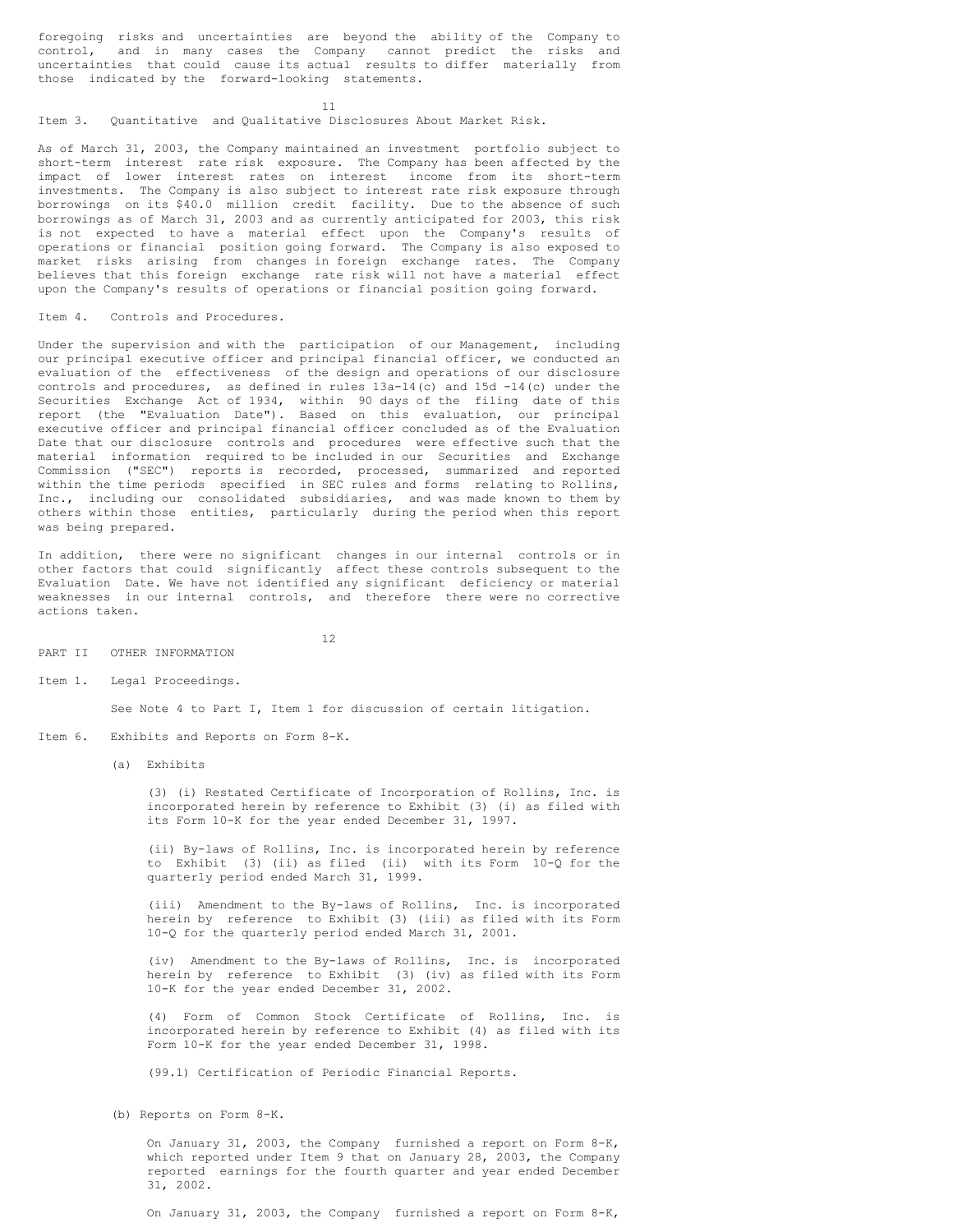which reported under Item 9 that on January 28, 2003, the Company announced that the Board of Directors has approved a three-for-two stock split of the Company's common shares and a 50% increase in the cash dividend.

On February 28, 2003, the Company furnished a report on Form 8-K, which reported under Item 9 that Atlanta-based Orkin Pest Control was recognized by Training magazine as part of its prestigious Top 100 list.

> 13 **SIGNATURES**

Pursuant to the requirements of the Securities Exchange Act of 1934, the registrant has duly caused this report to be signed on its behalf by the undersigned thereunto duly authorized.

> ROLLINS, INC. (Registrant)

Date: May 2, 2003 By: /s/ Gary W. Rollins ------------------------ Gary W. Rollins Chief Executive Officer, President and Chief Operating Officer (Member of the Board of Directors) Date: May 2, 2003 By: /s/ Harry J. Cynkus ------------------------ Harry J. Cynkus Chief Financial Officer and Treasurer

> 14 Certifications

Officer)

(Principal Financial and Accounting

I, Gary W. Rollins, President and Chief Executive Officer of Rollins, Inc., certify that:

1. I have reviewed this quarterly report on Form 10-Q of Rollins, Inc.;

2. Based on my knowledge, this quarterly report does not contain any untrue statement of a material fact or omit to state a material fact necessary to make the statements made, in light of the circumstances under which such statements were made, not misleading with respect to the period covered by this quarterly report;

3. Based on my knowledge, the financial statements, and other financial information included in this quarterly report, fairly present in all material respects the financial condition, results of operations and cash flows of the registrant as of, and for, the periods presented in this quarterly report;

4. The registrant's other certifying officers and I are responsible for establishing and maintaining disclosure controls and procedures (as defined in Exchange Act Rules 13a-14 and 15d-14) for the registrant and we have:

a) designed such disclosure controls and procedures to ensure that material information relating to the registrant, including its consolidated subsidiaries, is made known to us by others within those entities, particularly during the period in which this quarterly report is being prepared;

b) evaluated the effectiveness of the registrant's disclosure controls and procedures as of a date within 90 days prior to the filing date of this quarterly report (the "Evaluation Date"); and

c) presented in this quarterly report our conclusions about the effectiveness of the disclosure controls and procedures based on our evaluation as of the Evaluation Date;

5. The registrant's other certifying officers and I have disclosed, based on our most recent evaluation, to the registrant's auditors and the audit committee of registrant's board of directors (or persons performing the equivalent function):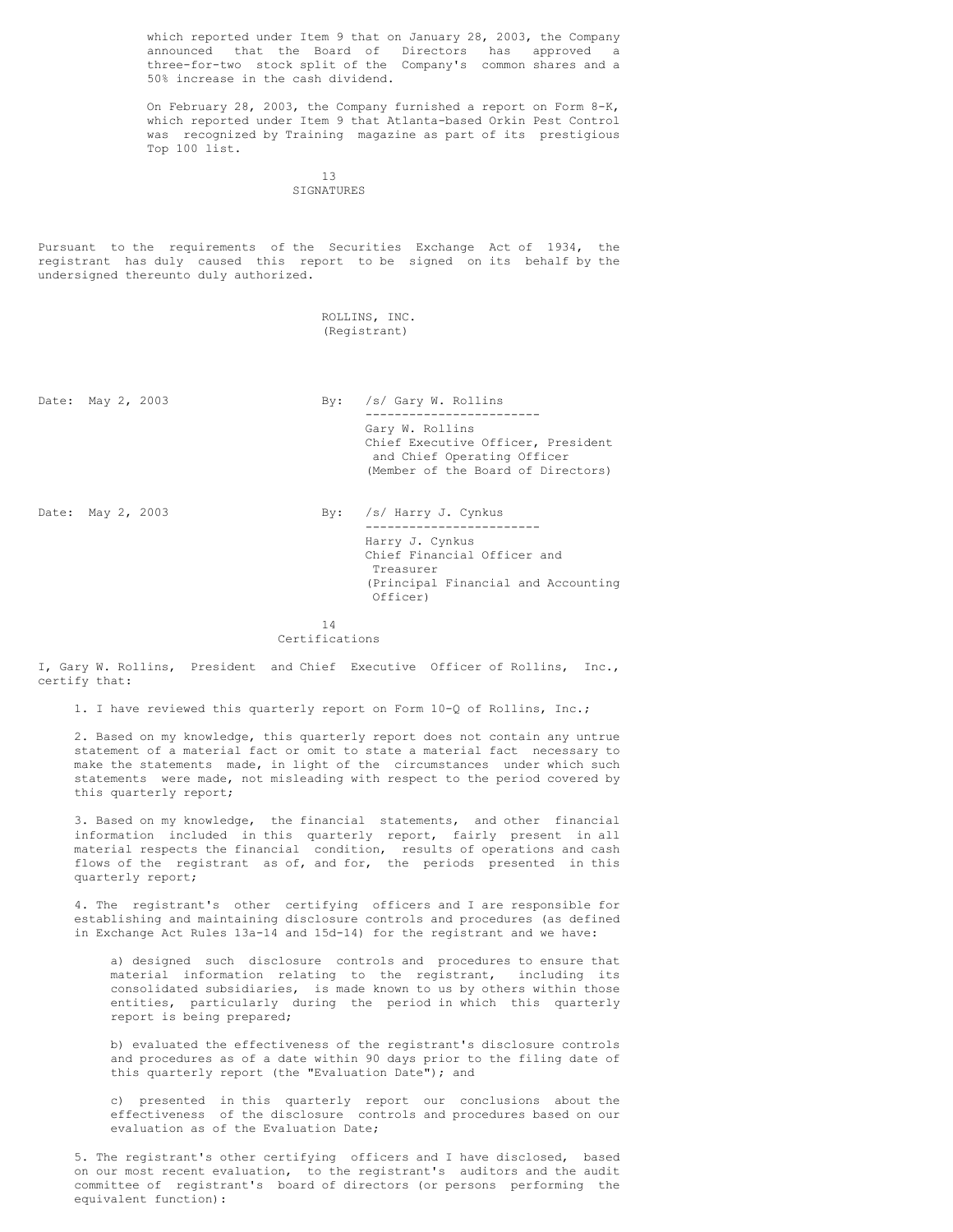a) all significant deficiencies in the design or operation of internal controls which could adversely affect the registrant's ability to record, process, summarize and report financial data and have identified for the registrant's auditors any material weaknesses in internal controls; and

b) any fraud, whether or not material, that involves management or other employees who have a significant role in the registrant's internal controls; and

6. The registrant's other certifying officers and I have indicated in this quarterly report whether or not there were significant changes in internal controls or in other factors that could significantly affect internal controls subsequent to the date of our most recent evaluation, including any corrective actions with regard to significant deficiencies and material weaknesses.

Date: May 2, 2003 By: /s/ Gary W. Rollins ---------------------- Gary W. Rollins Chief Executive Officer, President and Chief Operating Officer (Member of the Board of Directors)

15

I, Harry J. Cynkus, Chief Financial Officer of Rollins, Inc., certify that:

1. I have reviewed this quarterly report on Form 10-Q of Rollins, Inc.;

2. Based on my knowledge, this quarterly report does not contain any untrue statement of a material fact or omit to state a material fact necessary to make the statements made, in light of the circumstances under which such statements were made, not misleading with respect to the period covered by this quarterly report;

3. Based on my knowledge, the financial statements, and other financial information included in this quarterly report, fairly present in all material respects the financial condition, results of operations and cash flows of the registrant as of, and for, the periods presented in this quarterly report;

4. The registrant's other certifying officers and I are responsible for establishing and maintaining disclosure controls and procedures (as defined in Exchange Act Rules 13a-14 and 15d-14) for the registrant and we have:

a) designed such disclosure controls and procedures to ensure that material information relating to the registrant, including its consolidated subsidiaries, is made known to us by others within those entities, particularly during the period in which this quarterly report is being prepared;

b) evaluated the effectiveness of the registrant's disclosure controls and procedures as of a date within 90 days prior to the filing date of this quarterly report (the "Evaluation Date"); and

c) presented in this quarterly report our conclusions about the effectiveness of the disclosure controls and procedures based on our evaluation as of the Evaluation Date;

5. The registrant's other certifying officers and I have disclosed, based on our most recent evaluation, to the registrant's auditors and the audit committee of registrant's board of directors (or persons performing the equivalent function):

a) all significant deficiencies in the design or operation of internal controls which could adversely affect the registrant's ability to record, process, summarize and report financial data and have identified for the registrant's auditors any material weaknesses in internal controls; and

b) any fraud, whether or not material, that involves management or other employees who have a significant role in the registrant's internal controls; and

6. The registrant's other certifying officers and I have indicated in this quarterly report whether or not there were significant changes in internal controls or in other factors that could significantly affect internal controls subsequent to the date of our most recent evaluation, including any corrective actions with regard to significant deficiencies and material weaknesses.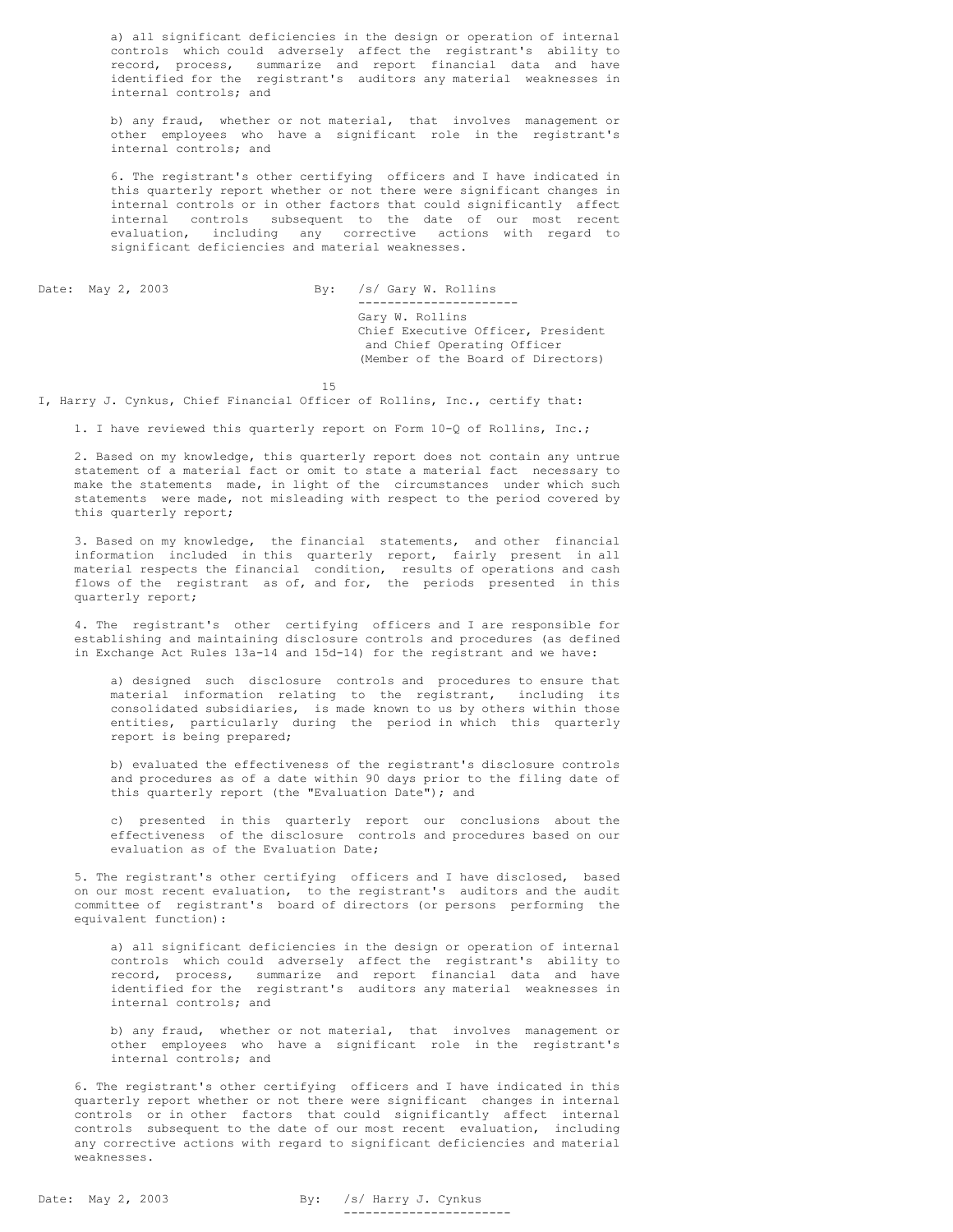Harry J. Cynkus Chief Financial Officer and Treasurer (Principal Financial and Accounting Officer)